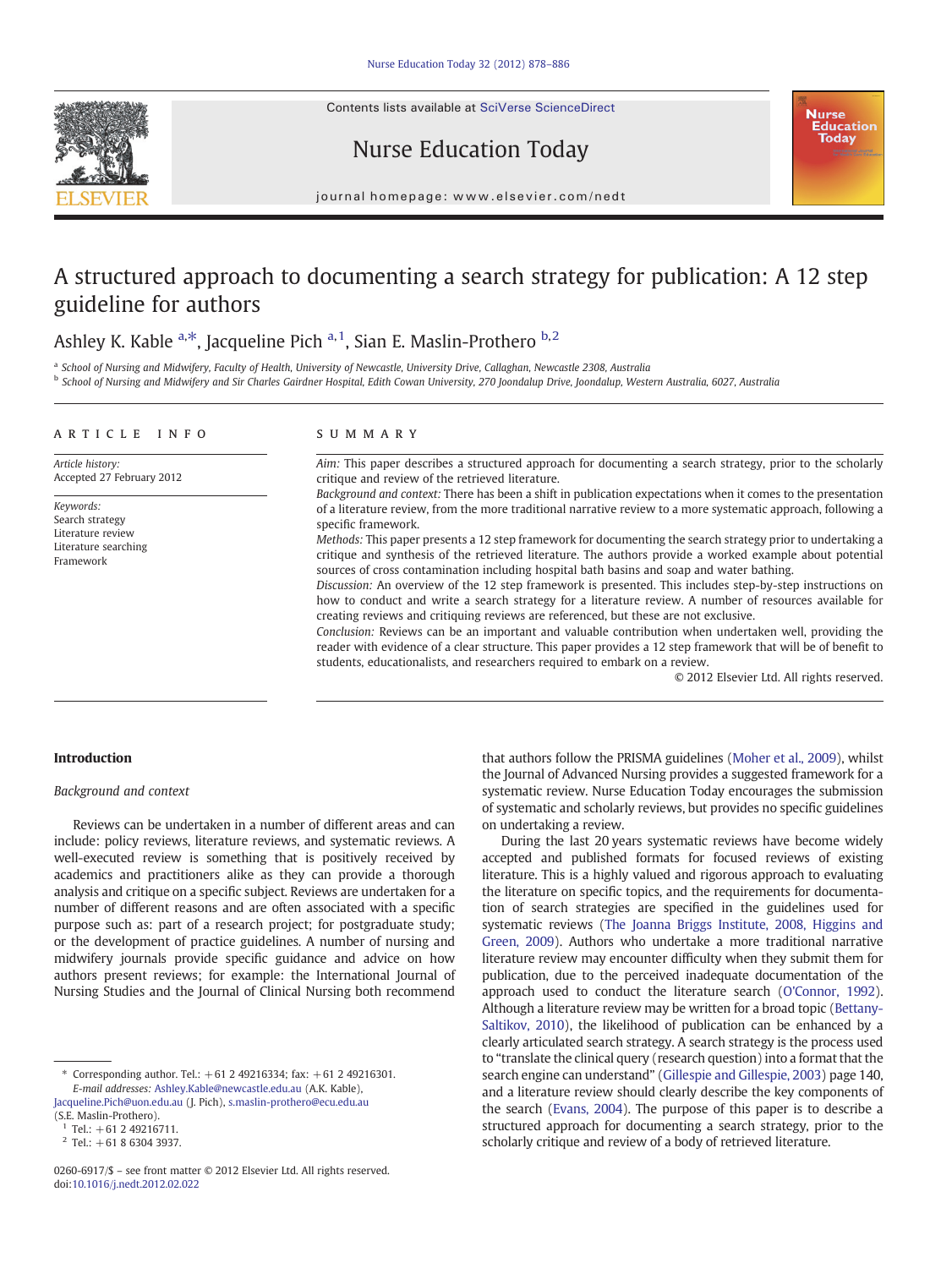### Initiative/innovation

The following steps should be documented to guide the reader to understand the process used to conduct the search or search strategy.

- 1. Provide a purpose statement to describe the question to be addressed in the literature search ([Gillespie and Gillespie, 2003,](#page-8-0) [Evans, 2004; Bettany-Saltikov, 2010\)](#page-8-0).
- 2. Document the databases or search engines used ([Evans, 2004; The](#page-8-0) [Joanna Briggs Institute, 2008, Higgins and Green, 2009\)](#page-8-0). Specify whether other sources (e.g. Information gateways) were also accessed/searched and whether manual searching was also conducted ([Timmins and McCabe, 2005\)](#page-8-0).
- 3. Specify the limits applied to the search e.g. dates, language, human studies etc. [\(Evans, 2004; The Joanna Briggs Institute, 2008,](#page-8-0) [Higgins and Green, 2009\)](#page-8-0).
- 4. List the inclusion criteria and exclusion criteria for the search to assist you to avoid missing important studies and avoid including "false positive" search results [\(Gillespie and Gillespie, 2003, Evans,](#page-8-0) [2004; Bettany-Saltikov, 2010, Timmins and McCabe, 2005, The](#page-8-0) [Joanna Briggs Institute, 2008; Shaw et al., 2004, Higgins and Green,](#page-8-0) [2009](#page-8-0)). Criteria may include population characteristics and diagnoses, types of interventions, outcome measures and types of studies [\(Bettany-Saltikov, 2010](#page-8-0)); and may be restricted to primary research only ([Timmins and McCabe, 2005](#page-8-0)), or specific methodologies ([The Joanna Briggs Institute, 2008](#page-8-0)). Exclude specific literature reviews and systematic reviews—they can be included in the background section ([Bettany-Saltikov, 2010\)](#page-8-0) but may not be directly focused on the topic being reviewed and are not original research articles ([Brain, 2010](#page-8-0)).
- 5. List the search terms used. These terms should be derived from the purpose statement and identify the concepts of interest [\(Gillespie](#page-8-0) [and Gillespie, 2003, Evans, 2004, Timmins and McCabe, 2005, The](#page-8-0) [Joanna Briggs Institute, 2008, Higgins and Green, 2009, Brain,](#page-8-0) [2010, Lloyd-Jones and Masterton, 2010\)](#page-8-0). They should be tested several times to make sure that they are effectively locating literature on the topic described in the purpose statement. It can be helpful to do this in consultation with a librarian [\(Gillespie](#page-8-0) [and Gillespie, 2003, Timmins and McCabe, 2005, McGowan and](#page-8-0) [Sampson, 2005\)](#page-8-0). You may choose to use text search terms or subject index terms e.g. MeSH, or a combination of these for the search. You should include information such as exploding or focusing search terms, and the use of Boolean operators e.g. OR, AND and indicate whether the terms used were truncated and if various ways of spelling the terms, plurals and synonyms were included [\(Gillespie and Gillespie, 2003, Timmins and McCabe,](#page-8-0) [2005, Brain, 2010, McGowan and Sampson, 2005\)](#page-8-0).
- 6. Document the search process for each search engine including search engine, terms and number retrieved on a search results table.
- 7. Assess retrieved articles for relevance using inclusion and exclusion criteria [\(Bettany-Saltikov, 2010\)](#page-8-0). Include the use of reference management programs and other resources. Methodical documentation of the included articles on the search results table, as you progress through the search process, will assist you to avoid replication and omission of references ([Timmins and McCabe,](#page-8-0) [2005, Lloyd-Jones and Masterton, 2010\)](#page-8-0).
- 8. Document a summary table of included articles [\(Timmins and](#page-8-0) [McCabe, 2005, Maslin-Prothero and Bennion, 2010, Cummings](#page-8-0) [et al., 2010](#page-8-0)) with headings such as: author, type of study, purpose, sample, design, data collection and key findings ([The Joanna Briggs](#page-8-0) [Institute, 2008, Higgins and Green, 2009](#page-8-0)). This will produce a rapid and succinct summary of the literature for review.
- 9. Provide a statement specifying the number of retrieved articles at the end of the search process i.e. search results [\(Evans, 2004, Timmins](#page-8-0) [and McCabe, 2005, Booth, 2006; Lee et al., 2010; The Joanna Briggs](#page-8-0) [Institute, 2008\)](#page-8-0).

10. Conduct quality appraisal of retrieved literature. Quality appraisal will assist to exclude papers that are poorly designed/executed/ inadequately described studies, where results are biased, or affected by study limitations [\(Evans, 2004; The Joanna Briggs](#page-8-0) [Institute, 2008\)](#page-8-0). You can also use levels of evidence grading to appraise the literature ([Gillespie and Gillespie, 2003\)](#page-8-0). Use recognised checklists/review instruments and provide a summary statement of quality appraisal results [\(Evans, 2004; Bettany-](#page-8-0)[Saltikov, 2010; The Joanna Briggs Institute, 2008, Higgins and](#page-8-0) [Green, 2009\)](#page-8-0). The number of articles in this statement is likely to be less than the number in the search results statement. The results of articles retrieved and included subsequent to quality appraisal can also be illustrated on a flow diagram if desired [\(The](#page-8-0) [Joanna Briggs Institute, 2008; Brain, 2010, Hammick et al., 2010](#page-8-0)). There are many tools for conducting quality appraisal of literature and they are usually designed to assist researchers to undertake specific types of evaluation of literature. Some internationally recognised tools for appraising quantitative and qualitative literature are available from: The Critical Appraisal Skills Program (CASP), Levels of Evidence scoring systems, Joanna Briggs Institute (JBI) and Cochrane Review Tools.

Some examples of quality appraisal checklists for appraising quantitative and qualitative articles are available from the following websites:

The Critical Appraisal Skills Program (CASP) [http://www.casp-uk.](http://www.casp-uk.net/) [net/](http://www.casp-uk.net/) Accessed 15 February 2012.

International Centre for Allied Health Evidence (ICAHE) [http://](http://www.unisa.edu.au/cahe/Resources/CAT/default.asp) [www.unisa.edu.au/cahe/Resources/CAT/default.asp](http://www.unisa.edu.au/cahe/Resources/CAT/default.asp) Accessed 15 February 2012.

The Centre for Evidence Based Medicine [http://www.cebm.net/](http://www.cebm.net/index.aspx?o=1025) [index.aspx?o=1025](http://www.cebm.net/index.aspx?o=1025) Accessed 15 February 2012.

The National Health and Medical Research Council of Australia [http://www.nhmrc.gov.au/\\_](http://www.nhmrc.gov.au/_files_nhmrc/file/guidelines/evidence_statement_form.pdf)files\_nhmrc/file/guidelines/

[evidence\\_statement\\_form.pdf](http://www.nhmrc.gov.au/_files_nhmrc/file/guidelines/evidence_statement_form.pdf) Accessed 15 February 2012.

Joanna Briggs Institute (JBI) <http://jbiconnect.org/services/qari/> and <http://jbiconnect.org/services/mastari/> Accessed 15 February 2012.

The Cochrane Review Tools <http://www.cochrane-handbook.org/> Accessed 15 February 2012.

- 11. Critical review of literature. Only review articles specified in the summary table as included following quality appraisal. The literature review should not summarise the literature. Constructing the summary table can assist the author to avoid writing a summary during the critical review of the literature. The review should be a critical synthesis of the literature. The review can be organised using headings about the main issues addressed in the literature [\(Timmins and McCabe, 2005, Maslin-Prothero and](#page-8-0) [Bennion, 2010\)](#page-8-0). The review should conclude with recommendations for future research, practice ([Evans, 2004; The Joanna Briggs](#page-8-0) [Institute, 2008, Lloyd-Jones and Masterton, 2010](#page-8-0)) and policy, if relevant.
- 12. Check the reference list for accuracy: Particularly for correct referencing of the same author on multiple publications ([Brain,](#page-8-0) [2010, Lloyd-Jones and Masterton, 2010\)](#page-8-0).

# An example of how to document these steps is provided below ([Fig. 1](#page-3-0)):

#### 1. Provide a purpose statement

Topic: Hospital bath basins and soap and water bathing and cross infection in hospitals.

Background: Bath basins and sinks may be a potential source of bacterial transmission [\(Sievert et al., 2011\)](#page-8-0) and biofilm in taps and hospital plumbing may contain bacteria with a higher level of antimicrobial resistance [\(Cervia et al., 2009](#page-8-0)). In addition, bath basins may be emptied down hand washing sinks and may be used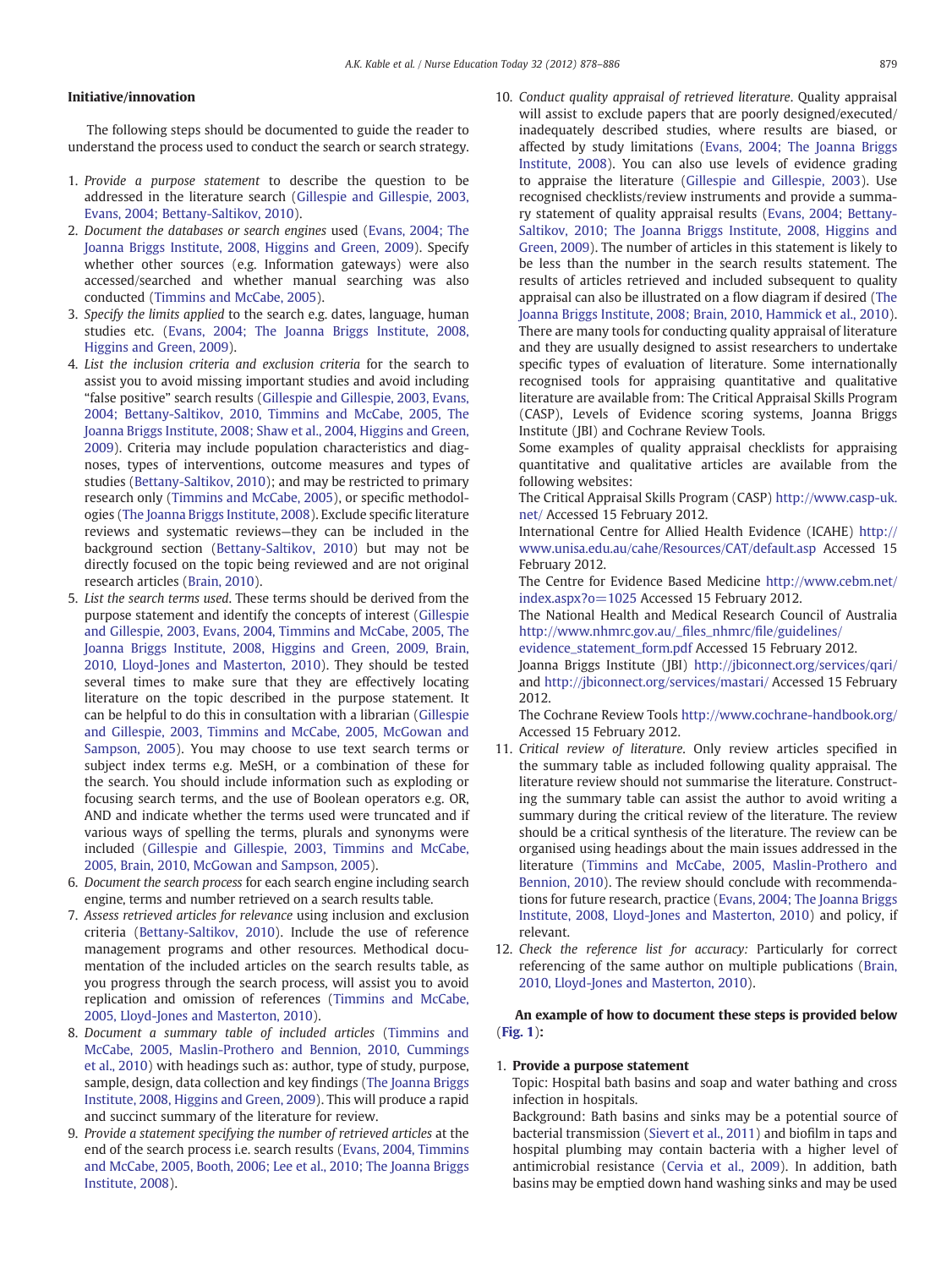for storing items, disposal of incontinence soiled cloths and emesis basins ([Johnson et al., 2009](#page-8-0)). Some environmental infection control guidelines designed to control the spread of waterborne microorganisms recommend that sinks and wash basins should be cleaned and disinfected on a regular basis using an Environment Protection Authority (EPA) registered product [\(Clark and John,](#page-8-0) [2006](#page-8-0)). Tap mounted filters have also been reported to be effective in reducing colonization of tap water [\(Clark and John, 2006, Cervia](#page-8-0) [et al., 2009; Trautmann et al., 2005\)](#page-8-0).

In a small study of 40 patients who received traditional basin bed baths and pre-packaged disposable bed baths (no skin antiseptic agents in these packs) on different days reported that microbial counts did not differ significantly between these types of baths, however the study design did not compare these alternative bathing systems using two specific groups of patients and thus the difference in using tap water may not have been able to be demonstrated [\(Clark](#page-8-0) and  $\lambda$  lohn,  $2006$ ).

Recent reviews have identified that emerging evidence suggests that chlorhexidine may reduce HAI (Hospital Acquired Infection) when it is used for daily skin cleansing of patients. This agent is considered to reduce the transmission of Multi-Drug Resistant Organisms (MDRO) between patients, staff and the environment (including bath basins), has been reported to have residual activity on the skin [\(Milstone et](#page-8-0) [al., 2008; Huskins, 2007; Edgeworth, 2011; Batra et al., 2010, Lin and](#page-8-0) [Hayden, 2010, Sievert et al., 2011\)](#page-8-0); and has few adverse effects. One study has reported a significant increase in adverse effects in a treatment group including skin fissures, itching and burning of the skin; however these effects were reversible in most patients [\(Wendt](#page-8-0) [et al., 2007\)](#page-8-0).

Many studies in these reviews have been conducted in intensive care units due to the recognised issue that Intensive Care Units (ICU) "in effect, acts as a reservoir for generating and then seeding the rest of the hospital with Methicillin-resistant Staphylococcus aureus (MRSA)-colonized patients, making it logical to target control on the ICU" [\(Edgeworth, 2011\)](#page-8-0) page ii42).

Some reviews and specific studies also recommend cautious adoption of this approach due to the possibility of developing chlorhexidine-resistant MRSA [\(Edgeworth, 2011; Milstone et al.,](#page-8-0) [2008; Batra et al., 2010, Lin and Hayden, 2010](#page-8-0)).

A recent Cochrane review about preoperative bathing or showering with skin antiseptics to prevent surgical site infection reported that there was no difference in the risk for Surgical Site Infections (SSIs) in trials comparing soap with chlorhexidine [\(Webster and Osborne,](#page-8-0) [2011\)](#page-8-0). This may not reflect the result of sustained use of chlorhexidine in routine bathing and may not have an effect on staff and the environment, however it provides impetus for seeking further evidence to support this practice, particularly in view of the issue of developing microbial resistance.

The purpose of this literature review was to determine whether hospital bath basins and soap and water bathing contribute to cross infection in hospitals.

### 2. Document the databases or search engines used in your search strategy

A search of the databases: CINAHL, Medline, Mosby's Index, Scopus, Embase, Proquest and Informit, was conducted in June 2011 for the purpose of locating published research about whether hospital bath basins and soap and water bathing contribute to cross infection in hospitals.

A Google scholar search was also conducted to identify any other relevant documents or reports published from conference or seminar programs.

# 3. Specify the limits applied

To increase the likelihood of identifying all relevant studies, the reference lists of all retrieved articles were hand searched. This search was repeated immediately prior to submission to locate any additional recent publications. The search was limited to English language articles published during 1996–2011.

# 4. List the inclusion criteria and exclusion criteria

Inclusion criteria for this review were: original research studies that reported whether hospital bath basins (and tap water) used for routine bathing contribute to cross infection in hospitals or recommended practice guidelines for adult patients (Including published conference abstracts).

Papers were excluded if they were focused on paediatric or neonates, specific diagnostic groups, compared alternate agents used for bathing excluding traditional bathing, were written in a language other than English or focused on cross infection due to factors other than bath basins or bath/tap water used for routine bathing of adult patients. Previously published literature reviews and systematic reviews were excluded.

### 5. List the search terms used

Seven search terms were used to search the databases with the article title, abstracts and body all searched. The search terms used were:

- Bath basins
- Cleanse patients
- Bath water
- Bathing
- Cross infection
- Healthcare Associated Infections (HAI)
- Multi-Drug Resistant Organisms (MDRO) The search terms were tested to check that they effectively located the types of articles that were consistent with the

# 6. Document the search process

The search was conducted sequentially using the search engines and search terms and results are documented in [Table 1](#page-3-0) (Search Results), excluding results from search engines that did not identify any additional papers that met inclusion criteria.

inclusion criteria prior to conducting the search in all engines.

#### 7. Assess retrieved articles for relevance

Each of the articles retrieved was assessed for relevance by reading the abstract (and where necessary the entire paper) using the inclusion and exclusion criteria to exclude those papers that were not relevant to this review.

# 8. Document a summary table of included articles

Articles that met the inclusion criteria were selected and documented in [Table 1,](#page-3-0) and documented in a summary table ([Table 2\)](#page-4-0) during the search to avoid duplication in search results. Each selected article was also entered into a reference management database (Endnote) including the search term and engine that located each article.

After the initial search, all articles identified in subsequent searches were checked against the articles in the summary table and duplicates were excluded during the search process. The summary table was completed throughout the searching process and each article that met the inclusion criteria was summarised on this table [\(Table 2\)](#page-4-0). Subsequently, during the quality appraisal process, some of these articles were excluded and these are identified on the summary table.

9. Provide a statement specifying the number of retrieved articles The search of the selected databases resulted in the retrieval of 16 papers and the Google search yielded no papers. Hand searching of these papers resulted in the retrieval of an additional 6 papers making a total of 22 relevant papers.

#### 10. Conduct quality appraisal of retrieved literature

Quality appraisal of literature listed in the summary table, was conducted. The quality of selected papers was assessed using the McMaster Critical Review Form—Quantitative Studies and guidelines ([Law et al., 1998a; Law et al., 1998b](#page-8-0)). The number of papers selected for this review of the literature following quality appraisal was 14. The excluded papers remain in [Table 2](#page-4-0) as an example of the result of the quality appraisal process. It is important to note that conference abstracts may sometimes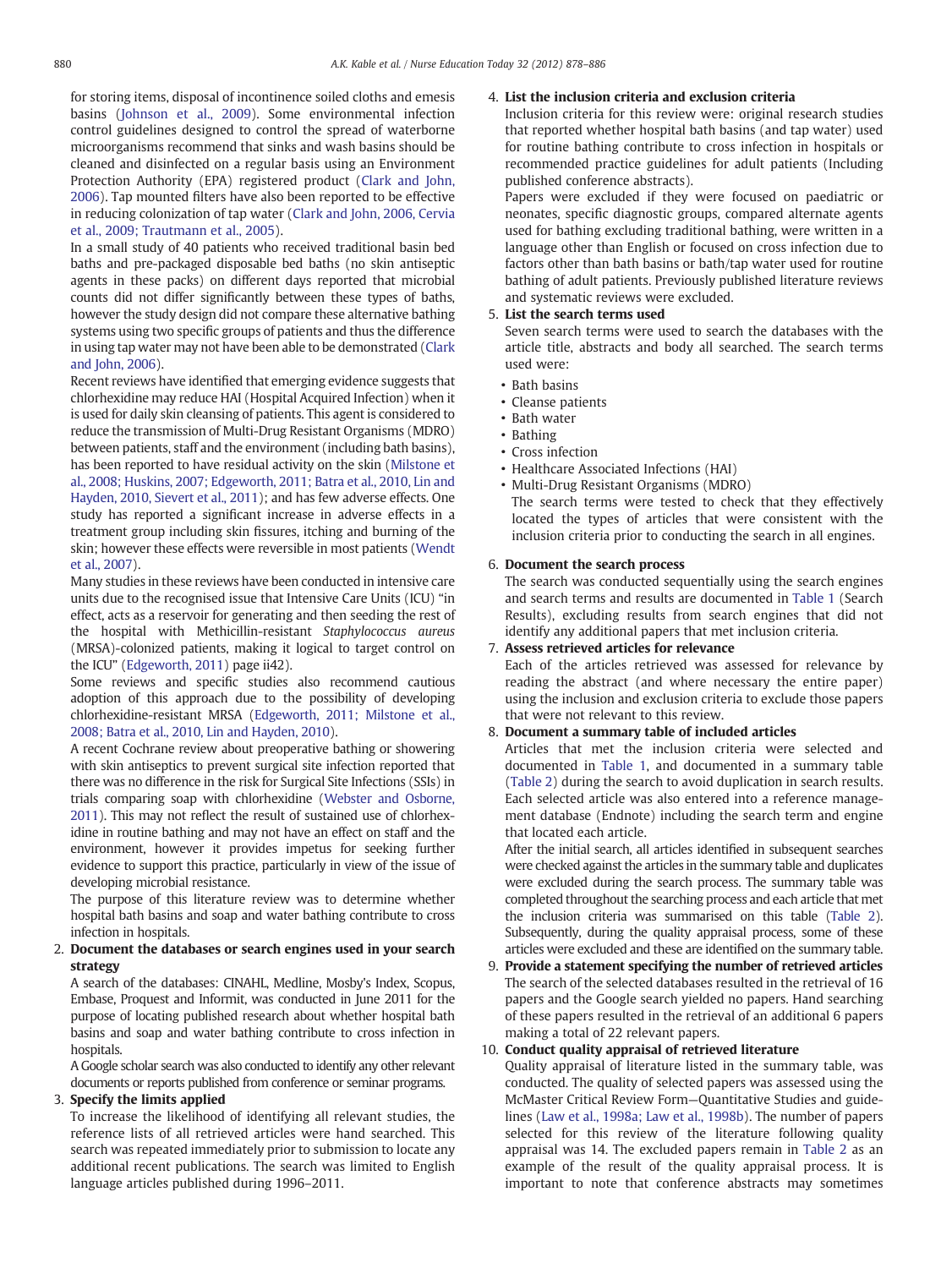<span id="page-3-0"></span>provide a brief preliminary analysis, and that there may be substantial differences between the data reported in them and subsequent publication of a completed analysis.

#### 11. Critical review of the literature

It is not the purpose of this paper to present a detailed example of the literature review. Some introductory paragraphs are provided below with some suggestions for the remaining content of this section (Fig.1).

#### 12. Check the reference list for accuracy

The reference list was checked for accuracy and web links accessed were updated.

Fig. 1 Worked example of introductory paragraphs of a literature review.

Previous research has identified potential sources of cross contamination including hospital bath basins and tap water that have been linked to the acquisition of multi-resistant organisms such as MRSA and VRE by patients. This review of the literature revealed two types of studies predominantly conducted in ICUs. Some studies evaluated bacterial colonisation of bath basins [\(Johnson et al., 2009](#page-8-0)), or used bath water to evaluate their potential as a source of contamination ([Shannon](#page-8-0) [et al., 1999\)](#page-8-0). Both studies reported very high rates of contamination following soap and water bathing.

Other studies used an experimental design to compare the effect of chlorhexidine (saturated cloths or solution) with soap and water in reducing the prevalence of bacterial colonisation and infection rates in patients [\(Vernon et al., 2006; Kassakian et al.,](#page-8-0) [2011; Bleasdale et al., 2007; Popovich et al., 2009, 2010;](#page-8-0) [Munoz-Price et al., 2009; Evans et al., 2010; Dixon and Carver,](#page-8-0) [2010; Wendt et al., 2007; Climo et al., 2009; Borer et al., 2007\)](#page-8-0). The results of some of these studies have been used to produce practice recommendations about routine adult cleansing in ICU [\(Calfee et al., 2008\)](#page-8-0). These guidelines are supported by more recent evidence from large studies indicating that daily bathing with chlorhexidine instead of soap and water bathing is effective in reducing colonisation and subsequent infection rates [\(Evans et](#page-8-0) [al., 2010; Kassakian et al., 2011; Climo et al., 2009](#page-8-0)). In addition, it is simple to implement and relatively inexpensive making it a useful adjunct to existing infection control measures [\(Climo et al.,](#page-8-0) [2009; Munoz-Price et al., 2009; Vernon et al., 2006; Evans et al.,](#page-8-0) [2010\)](#page-8-0). However caution is advised due to the potential for the development of chlorhexidine-resistant strains of bacteria ([Climo](#page-8-0) [et al., 2009; Popovich et al., 2010; Kassakian et al., 2011\)](#page-8-0). Adverse effects have also been reported by some studies and these are more severe for stronger solutions of chlorhexidine [\(Wendt et al., 2007](#page-8-0)). Therefore it is recommended that such bathing be used only for high-risk populations of patients such as those admitted to intensive care units ([Calfee et al., 2008\)](#page-8-0). NB This section of the manuscript should present a synthesis of the literature on the topic of interest. The results of the included papers should be presented in detail, identifying similarities and differences in the study designs, results and discussion using headings to guide the reader through the main issues in the literature [\(Maslin-Prothero and Bennion, 2010](#page-8-0)). Some issues that could be discussed in further detail here are: differences in reported measures (cases or %/1000 patient days vs, relative risks, prevalence and incidence rates, colonisation vs acquisition), patient cleansing using pre-packaged chlorhexidine cloths vs chlorhexidine solution and tap water; and appropriate study designs to address these issues, including evaluation of compliance with cleansing agents. It should conclude with recommendations for practice and future research.

# Discussion

The search strategy is sometimes given only cursory attention in literature review manuscripts. When authors engage in documenting this part of the process thoughtfully and methodically, it provides a clearer understanding for the reader about the literature reviewed, purpose of the review and the process undertaken to conduct the review. Some parts of this process may be underestimated and this can cause reviewers unnecessary time and work during their review of the literature and the writing process. It is really valuable to spend time defining the purpose statement and inclusion and exclusion criteria prior to commencing searching. Experienced reviewers often spend a substantial amount of time testing and refining search terms to determine whether they are accurately locating relevant literature, and whether search terms are adequately focused to avoid locating too many false positive results. Consulting a librarian can be very helpful if you encounter difficulties at this point ([Brain, 2010](#page-8-0)).

One of the challenges that frequently occur during this process is the identification of duplicate papers during searches in multiple search engines. The process described in this 12 step structured approach avoids the inclusion of papers previously identified, as each paper located is documented in the search results and summary

#### Table 1

Search results for hospital bath basins and soap and water bathing contributing to cross infection in hospitals.

| Search engine    | Search (S) terms               | # Retrieved:<br>(numbers in<br>brackets used<br>in combined<br>searches) | # Met<br>inclusion<br>criteria | Table 2<br>article ID |
|------------------|--------------------------------|--------------------------------------------------------------------------|--------------------------------|-----------------------|
| <b>CINAHL</b>    | S1 Bath basins                 | 6                                                                        | $\mathbf{1}$                   | $\mathbf{1}$          |
| <b>CINAHL</b>    | S2 Cleanse patients            | 4                                                                        | 1                              | 2                     |
| CINAHL           | S3 Bath water                  | (67)                                                                     |                                |                       |
| <b>CINAHL</b>    | S4 Bathing                     | (2117)                                                                   |                                |                       |
| CINAHL           | S5 Cross infection             | (13688)                                                                  |                                |                       |
| <b>CINAHL</b>    | S6 HAI or MDRO                 | (284)                                                                    |                                |                       |
| <b>CINAHL</b>    | S7 S3 and S5                   | 1                                                                        | 0                              |                       |
| <b>CINAHL</b>    | S8 S4 and S5                   | 44                                                                       | 3                              | 3, 4, 5               |
| <b>CINAHL</b>    | S9 S4 and S6                   | 1                                                                        | 0                              |                       |
| Totals           |                                | 56                                                                       | 5                              |                       |
| Medline          | S1 Bath basins                 | 2                                                                        | 0                              |                       |
| Medline          | S2 Cleanse patients            | $\overline{2}$                                                           | $\Omega$                       |                       |
| Medline          | S3 Bath water                  | (221)                                                                    |                                |                       |
| Medline          | S4 Bathing                     | (7927)                                                                   |                                |                       |
| Medline          | S5 Cross infection             | (39921)                                                                  |                                |                       |
| Medline          | S6 HAI or MDRO                 | (1957)                                                                   |                                |                       |
| Medline          | S7 S3 and S5                   | 5                                                                        | 0                              |                       |
| Medline          | S8 S4 and S5                   | 57                                                                       | 5                              | 6, 7, 8, 9, 10        |
| Medline          | S9 S4 and S6                   | $\mathbf{1}$                                                             | 0                              |                       |
| Totals           |                                | 67                                                                       | 5                              |                       |
| Embase           | S1 Bath basins                 | 6                                                                        | 4                              | 11, 12, 13, 14        |
| Embase           | S <sub>2</sub> Cleanse         | $\overline{2}$                                                           | $\Omega$                       |                       |
|                  | patients                       |                                                                          |                                |                       |
| Embase           | S3 Bath water                  | (333)                                                                    |                                |                       |
| Embase           | S4 Bathing                     | (10271)                                                                  |                                |                       |
| Embase           | S5 Cross infection             | (20239)                                                                  |                                |                       |
| Embase<br>Embase | S6 HAI or MDRO<br>S7 S3 and S5 | (2804)<br>7                                                              | 0                              |                       |
| Embase           | S8 S4 and S5                   | 31                                                                       | 0                              |                       |
| Embase           | S9 S4 and S6                   | 7                                                                        | 2                              | 15, 16                |
| Totals           |                                | 53                                                                       | 6                              |                       |
| Manual search    | Calfee et al.                  |                                                                          | 1                              | 17                    |
| Reference lists  | (2008)                         |                                                                          |                                |                       |
| of retrieved     | Kassakian et al.               |                                                                          | 1                              | 18                    |
| documents        | (2011)                         |                                                                          |                                |                       |
|                  | Johnson et al.                 |                                                                          | $\overline{2}$                 | 19, 20                |
|                  | (2009)                         |                                                                          |                                |                       |
|                  | Popovich et al.                |                                                                          | 1                              | 21                    |
|                  | (2010)                         |                                                                          |                                |                       |
|                  | Dixon and Carver               |                                                                          | 1                              | 22                    |
|                  | (2010)                         |                                                                          |                                |                       |
|                  |                                |                                                                          |                                |                       |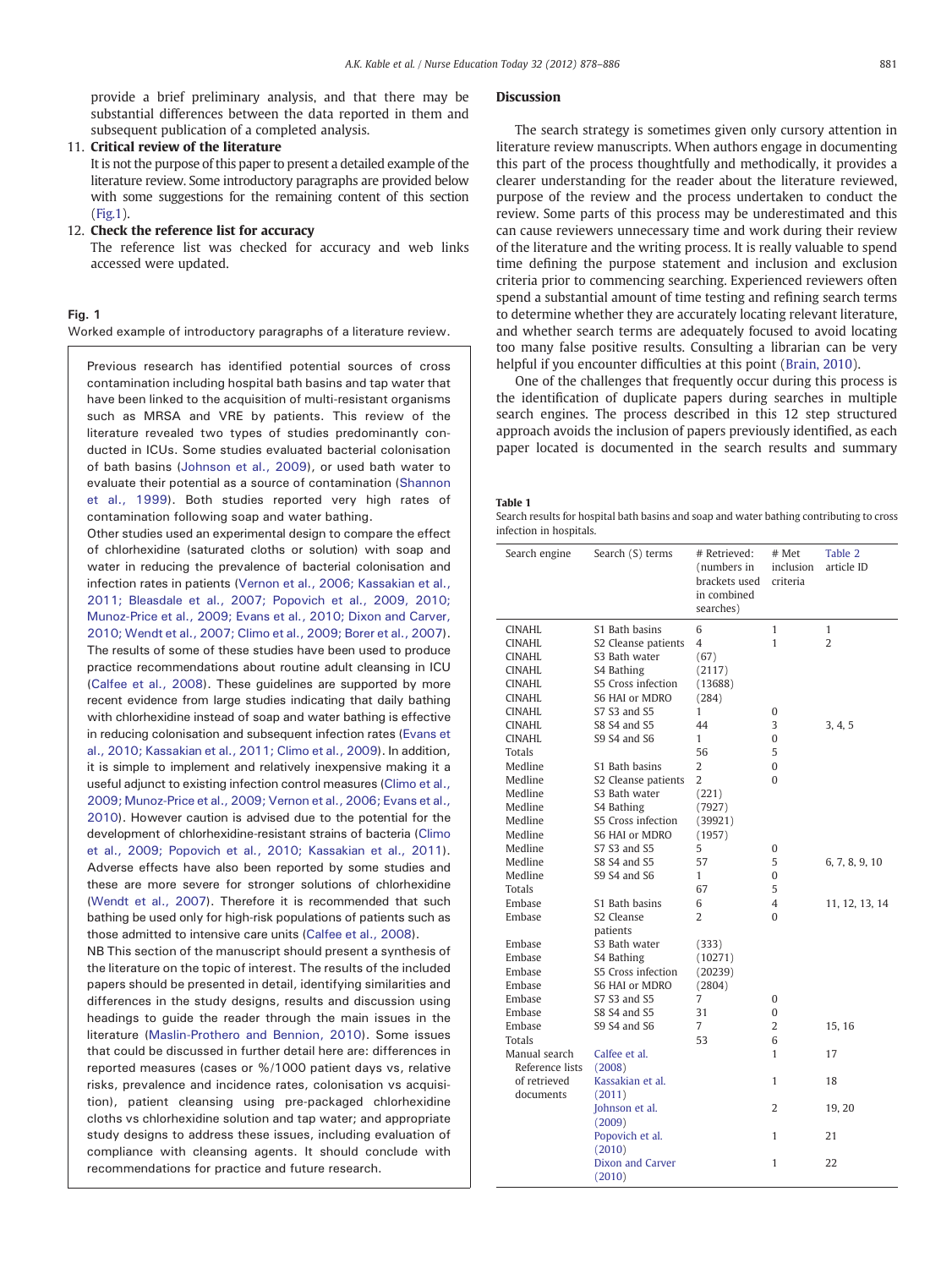<span id="page-4-0"></span>tables at the time it is identified as meeting the inclusion criteria. Conducting quality appraisal of literature prior to including it in the review assists the author to exclude studies that may be methodologically flawed or poorly documented. Furthermore, the summary table serves as a rapid reference for identifying key items/ issues in the literature during writing the literature review; and because it is a summary, it allows the author to focus on writing the synthesis and critique of the literature instead of being tempted to

#### Table 2

| Summary table of articles: hospital bath basins and soap and water bathing contributing to cross infection in hospitals (Met inclusion criteria). |  |  |
|---------------------------------------------------------------------------------------------------------------------------------------------------|--|--|
|                                                                                                                                                   |  |  |

|              | Author (year)<br>country                                                                                                                                                                                                                                                                                                     | <b>Study design</b>                                                                                                                                                                                                                                                                                           | Sample size<br>and sites                                                                                                              | <b>Comments/key findings</b>                                                                                                                                                                                                                                                                                   | Quality appraisal:<br>include/exclude |
|--------------|------------------------------------------------------------------------------------------------------------------------------------------------------------------------------------------------------------------------------------------------------------------------------------------------------------------------------|---------------------------------------------------------------------------------------------------------------------------------------------------------------------------------------------------------------------------------------------------------------------------------------------------------------|---------------------------------------------------------------------------------------------------------------------------------------|----------------------------------------------------------------------------------------------------------------------------------------------------------------------------------------------------------------------------------------------------------------------------------------------------------------|---------------------------------------|
| $\mathbf{1}$ | Johnson, D., L. Lineweaver,<br>et al. (2009). "Patients' Bath<br><b>Basins as Potential Sources</b><br>of Infection: A Multicenter<br>Sampling Study." American<br>Journal of Critical Care<br>$18(1)$ : 31-40.<br>United States of America<br>(USA)                                                                         | Prospective multicenter: to<br>quantify and evaluate<br>bacterial colonisation in bath<br>basins as a possible<br>reservoir. Sterile culture<br>sponges used to obtain<br>samples 2 hours after<br>patient bathing. No<br>antiseptic soaps used during<br>bathing. Disposable single<br>patient basins used.  | 92 bath basins<br>(3 ICUs<br><b>Intensive Care</b><br>Units: Cardiac,<br>surgical and<br>medical, and a<br>rehab unit)<br>3 hospitals | 98% bacterial contamination:<br>enteroccoci 54%, gram negative<br>32%, staph aureus 23%,<br>Vancomycin-resistant<br>Enterococcus (VRE) 13%;<br>Methicillin-resistant<br>Staphylococcus aureus (MRSA)<br>8%, Pseudomonas aeruginosa (P<br>Aeruginosa) 5%, candida albicans<br>3%, Escherichia Coli (E coli) 2%. | Include                               |
| $\mathbf{2}$ | Vernon, M. O., M. K. Hayden,<br>et al. (2006). "Chlorhexidine<br>Gluconate to Cleanse<br>Patients in a Medical<br>Intensive Care Unit: The<br><b>Effectiveness of Source</b><br>Control to Reduce the<br>Bioburden of Vancomycin-<br>Resistant Enterococci."<br>Archives of Internal<br>Medicine 166: 306-312.<br><b>USA</b> | Prospective sequential-<br>group single-arm trial:<br>Compared soap and water<br>baths ( $n=483$ ) with<br>chlorhexidine gluconate<br>(CHG): chlorhexidine-<br>saturated cloths (n=642),<br>and subsequently cloths<br>without chlorhexidine<br>$(n=662)$ , to determine the<br>effect on acquisition of VRE. | 1787 patients<br>Cultures: 758<br>environmental<br>surfaces and<br>529 Health<br>Care Workers<br>(HCW) hands<br>(1 medical<br>ICU)    | Chlorhexidine-saturated cloths<br>resulted in less VRE colonies on<br>patients skin (47% vs 94% p<.001),<br>less VRE contamination of HCW<br>hands (RR 0.6, 95%CI 0.4-0.8) &<br>environmental surfaces (RR 0.3,<br>95%CI 0.2-0.5). Incidence of VRE<br>acquisition also decreased (RR 0.4,<br>95%CI 0.1-0.9).  | Include                               |
| 3            | Kassakian, S. Z., L. A.<br>Mermel, et al. (2011).<br>"Impact of Chlorhexidine<br>Bathing on Hospital-<br>Acquired Infections among<br>General Medical Patients."<br>Infection Control and<br>Hospital Epidemiology<br>$32(3)$ : 238-43.<br><b>USA</b>                                                                        | Quasi experimental pre/post<br>intervention study:<br>Compared soap and water<br>baths (control group) with<br>chlorhexidine-saturated<br>cloths (intervention group)<br>to determine the effect on<br>MRSA and VRE Healthcare<br>Associated Infections (HAIs)<br>(Incidence)                                 | Control: 1 year,<br>7102 patients<br>Intervention:<br>13 months,<br>7699 patients<br>(4 general<br>medicine units)                    | Chlorhexidine cloths resulted in<br>64% reduced risk of developing<br>MRSA and VRE HAIs (RR 0.36,<br>95%CI 0.2-0.8) P=0.01                                                                                                                                                                                     | Include                               |
| 4            | Bleasdale, S. C., W. E. Trick,<br>et al. (2007). "Effectiveness<br>of Chlorhexidine Bathing to<br>Reduce Catheter-Associated<br>Bloodstream Infections in<br>Medical Intensive Care Unit<br>Patients." Archives of<br>Internal Medicine 167(19):<br>2073-2079.<br><b>USA</b>                                                 | 2 Arm Crossover clinical<br>trial (1 year): Compared<br>soap and water baths<br>(control group) with<br>chlorhexidine-saturated<br>cloths (intervention group)<br>to determine effect on<br>incidence of primary blood<br>stream infections (BSI).<br>Intention to treat analysis.                            | 836 patients<br>(2 medical<br>ICUs (MICUs))<br>1 hospital                                                                             | Chlorhexidine cloths resulted in<br>significantly less primary BSI (4.1<br>vs 10.4 infections/1000 patient<br>days; incidence difference 6.3,<br>95%CI 1.2-11.0) following 5 days in<br>MICU, 61% reduction.                                                                                                   | Include                               |
| 5            | Calfee, D. P., C. D. Salgado,<br>et al. (2008). "Strategies to<br>Prevent Transmission of<br>Methicillin-Resistant<br>Staphylococcus aureaus in<br>Acute Care Hospitals."<br><b>Infection Control and</b><br>Hospital Epidemiology<br>$29(51)$ : S62-80.                                                                     | Society for Healthcare<br>Epidemiology of America/<br><b>Infectious Diseases Society</b><br>of America (SHEA/IDSA)<br>Practice Recommendations                                                                                                                                                                | N/A                                                                                                                                   | Use Chlorhexidine for routine adult<br>patient cleansing in ICU to reduce<br>incidence of MRSA and VRE                                                                                                                                                                                                         | Include                               |
|              | <b>USA</b>                                                                                                                                                                                                                                                                                                                   |                                                                                                                                                                                                                                                                                                               |                                                                                                                                       |                                                                                                                                                                                                                                                                                                                |                                       |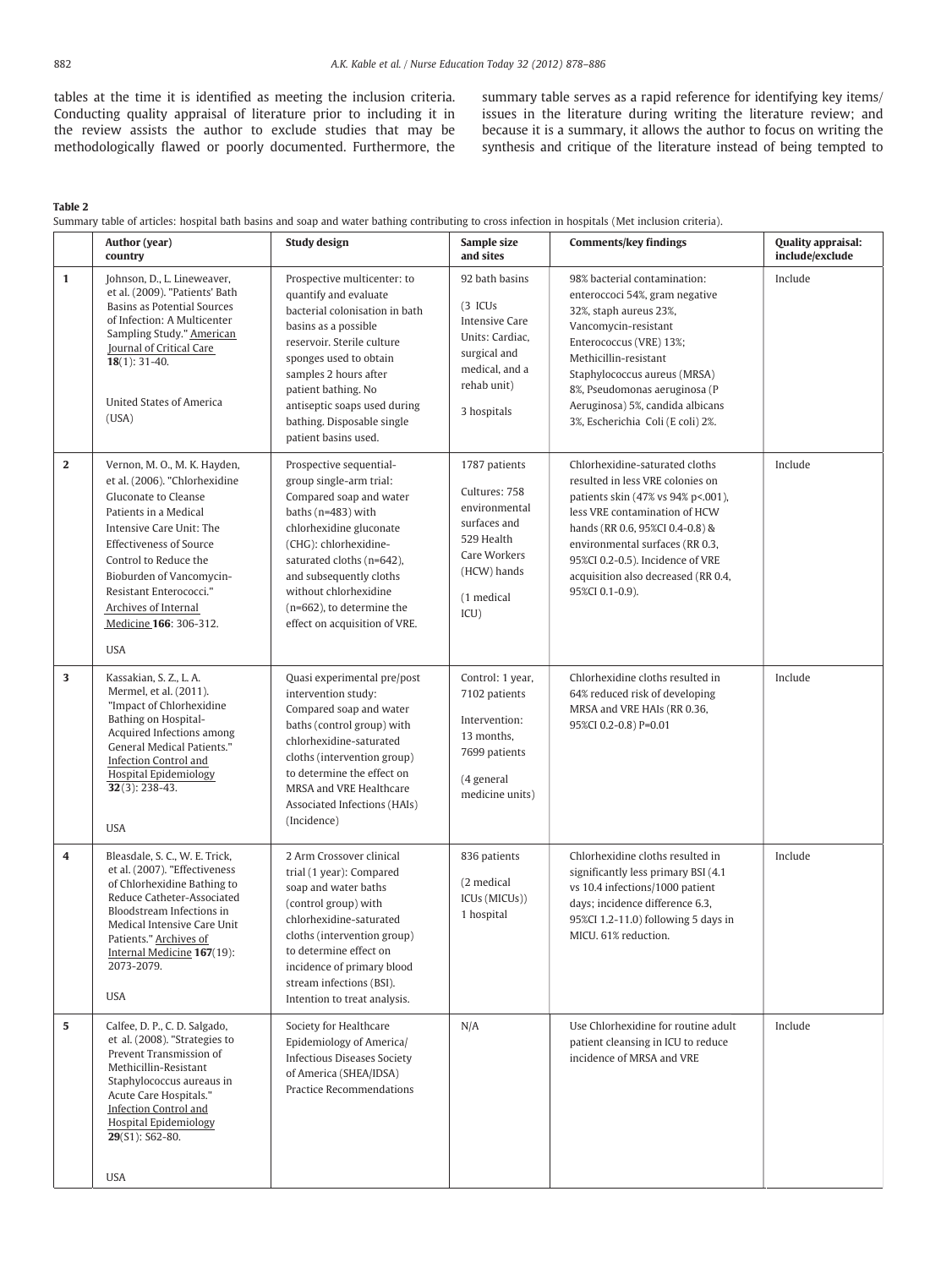# Table 2 (continued)

|                | Author (year)<br>country                                                                                                                                                                                                                                                                                 | <b>Study design</b>                                                                                                                                                                                                                                                         | Sample size<br>and sites                                                        | <b>Comments/key findings</b>                                                                                                                                                                                                                                                                                              | Quality appraisal:<br>include/exclude                                                        |
|----------------|----------------------------------------------------------------------------------------------------------------------------------------------------------------------------------------------------------------------------------------------------------------------------------------------------------|-----------------------------------------------------------------------------------------------------------------------------------------------------------------------------------------------------------------------------------------------------------------------------|---------------------------------------------------------------------------------|---------------------------------------------------------------------------------------------------------------------------------------------------------------------------------------------------------------------------------------------------------------------------------------------------------------------------|----------------------------------------------------------------------------------------------|
| 6              | Popovich, K. J., B. Hota, et<br>al. (2009). "Effectiveness of<br>Routine Patient Cleansing<br>with Chlorhexidine<br>Gluconate for Infection<br>Prevention in the Medical<br>Intensive Care Unit."<br><b>Infection Control and</b><br><b>Hospital Epidemiology</b><br>30 (10): 959-963.<br><b>USA</b>     | Pre-post intervention study:<br>Compared effect of daily<br>soap and water bathing<br>(1 year) with CHG bathing<br>cloths (1 year) on rates of<br>Central venous catheter<br>(CVC) associated BSI and<br>Blood culture contamination.                                       | (1 medical ICU<br>21 beds)                                                      | Statistically significant decreases<br>in rate of CVC associated BSI (5.31-<br>$0.69$ , $p=0.006$ ) and blood culture<br>contamination (6.99-4.1, p=0.04).<br>Rates reported: cases per 1000<br>patient days.                                                                                                             | Include                                                                                      |
| $\overline{7}$ | Munoz-Price, L. S., B. Hota,<br>et al. (2009). "Prevention of<br>Bloodstream Infections by<br>Use of Daily Chlorhexidine<br>Baths for Patients at a Long-<br>Term Acute Care Hospital."<br><b>Infection Control and</b><br><b>Hospital Epidemiology</b><br>30 (11): 1031-1035.<br><b>USA</b>             | Pre-post intervention study:<br>Compared effect of soap and<br>water bathing with CHG<br>solution bathing on rates of<br>CVC associated BSI and<br>ventilator-associated<br>pneumonia (VAP). Pre-<br>intervention period 7<br>months. Intervention period:                  | (1 long term<br>acute care<br>hospital)                                         | Significantly reduced CVC<br>associated BSI rate: 9.5-3.8<br>cases/1000 patient days. Observed<br>persistent decrease in CVC<br>associated BSI rate of 12%/month<br>(rate ratio 0.88; P=0.02). No effect<br>on VAP.                                                                                                       | Include                                                                                      |
| 8              | Evans, H. L., T. H. Dellit, et<br>al. (2010). "Effect of<br>chlorhexidine whole-body<br>bathing on hospital-<br>acquired infections among<br>trauma patients." Archives<br>of Surgery 145 (3): 140-6.<br><b>USA</b>                                                                                      | 8 months.<br>Retrospective<br>Pre-post intervention (6<br>months pre and post); to<br>compare soap and water<br>bathing with CHG cloth<br>bathing effect on<br>colonisation of resistant<br>bacteria and HAIs. (VAP,<br>blood stream infections,<br>MRSA and Acinetobacter) | Pre:<br>253 patients<br>Post<br>(CHG cloths):<br>286 patients<br>(1 trauma ICU) | Significantly less acquired<br>catheter-related bloodstream<br>infection (2.1 vs 8.4 infections/1000<br>catheter days, p=0.01),<br>and MRSA VAP (1.6 vs 5.7)<br>infections/1000 ventilator days,<br>p=0.03), and MRSA (23.3 vs<br>69.3/1000 patient days, p<0.001)<br>colonisation. No effect on VAP or<br>Acinetobacter. | Include                                                                                      |
| 9              | Popovich, K. J., B. Hota, et<br>al. (2010). "Daily skin<br>cleansing with chlorhexidine<br>did not reduce the rate of<br>central-line associated<br>bloodstream infection in a<br>surgical intensive care unit."<br>Intensive Care Medicine<br>$36(5): 854-8.$<br><b>USA</b>                             | Pre-post intervention<br>comparing soap and water<br>bathing (1 year) with CHG<br>cloths (1 year): outcome<br>measure-central line associated<br>bloodstream Infections<br>(CLABSIs) and blood culture<br>contamination                                                     | (1 surgical ICU<br>30 beds)                                                     | No difference in (CLABSIs)<br>Significant decline in blood culture<br>contamination (5.97 vs 2.41/1000<br>patient days; p=0.003)                                                                                                                                                                                          | Include                                                                                      |
| 10             | Dixon, J. M. and R. L. Carver<br>(2010). "Daily chlorhexidine<br>gluconate bathing with<br>impregnated cloths results<br>in statistically significant<br>reduction in central line-<br>associated bloodstream<br>infections." American<br>Journal of Infection Control<br>38 (10): 817-21.<br><b>USA</b> | Observational cohort with<br>historical controls: 3 months<br>CHG cloths daily bathing<br>(compared with routine<br>bathing)                                                                                                                                                | (1 surgical ICU)<br>100%<br>compliance                                          | Significant difference in<br>(CLABSIs):12.07 vs 3.17/1000<br>central line days. (73.7% rate<br>reduction; p=0.036).<br>Extended study (16 months): 76%<br>reduction, p<0.001, 8.6 vs 2.1/1000<br>central line days.                                                                                                       | Include                                                                                      |
| 11             | Thomas, K. and L. Skelton<br>(2011). "Environmental<br>testing of patient bath<br>basins drive quality<br>improvement efforts for<br>preventing bacterial cross<br>contamination." American<br>Journal of Infection Control<br>39 (5): E112-E113.<br><b>USA</b>                                          | Blinded (caregivers)<br>environmental testing of<br>bath basins with internal and<br>external evaluation of 12<br>samples each.                                                                                                                                             | 24 used bath<br>basins plus 5<br>unused basins.<br>(1 institution)              | 42-50% positive for gram negative<br>bacteria, 8% staphylococcus aureus,<br>17-67% enterococcus, 8-67% VRE.<br>External results higher for each<br>organism. Unused basins tested<br>Negative.                                                                                                                            | Exclude<br>(Conference<br>Abstract-<br>insufficient<br>information for<br>quality appraisal) |

(continued on next page)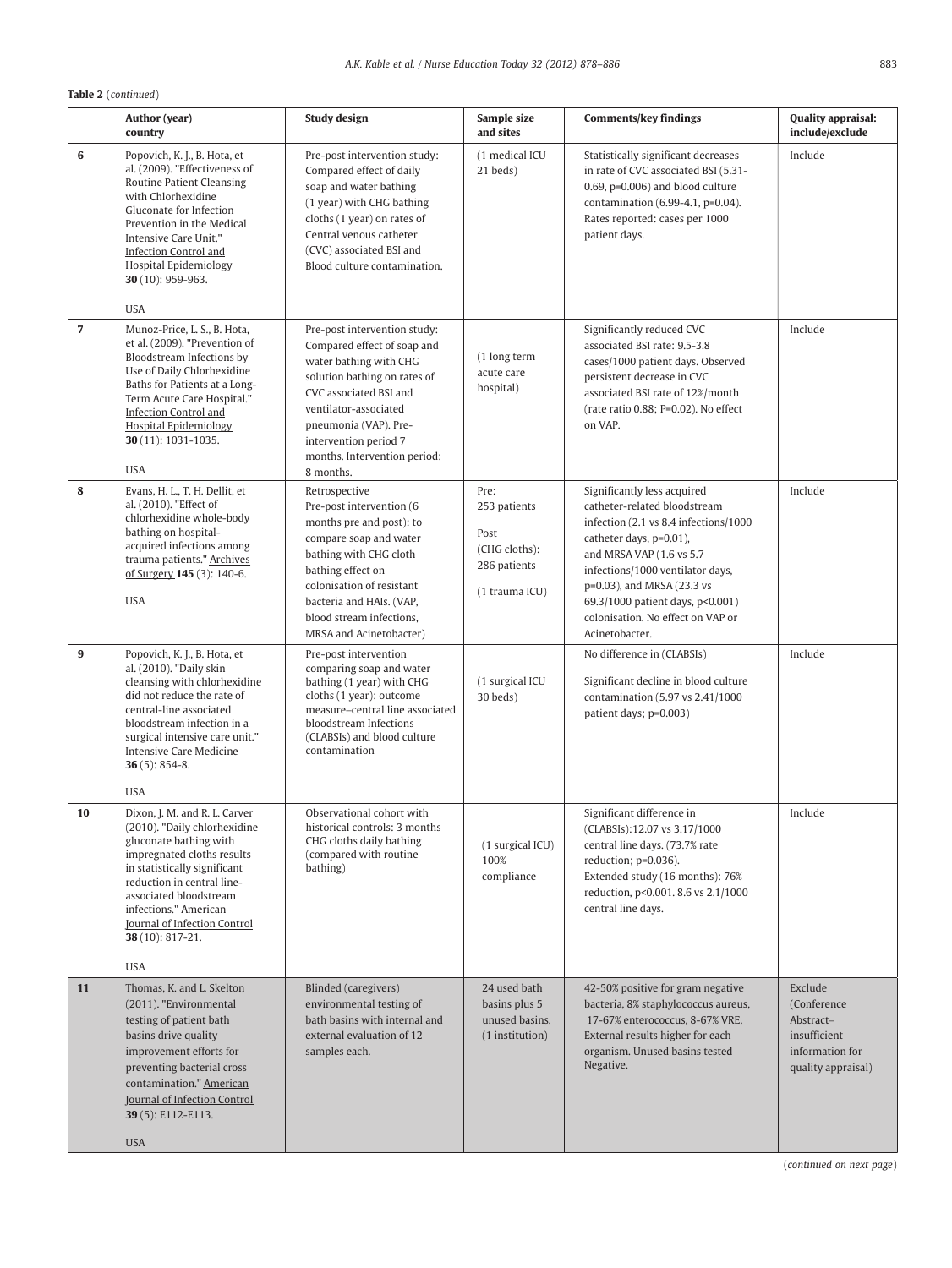Table 2 (continued)

|    | Author (year)<br>country                                                                                                                                                                                                                                                                                                         | <b>Study design</b>                                                                                                                                                                                                    | Sample size<br>and sites                                                                         | <b>Comments/key findings</b>                                                                                                                                        | Quality appraisal:<br>include/exclude                                                          |
|----|----------------------------------------------------------------------------------------------------------------------------------------------------------------------------------------------------------------------------------------------------------------------------------------------------------------------------------|------------------------------------------------------------------------------------------------------------------------------------------------------------------------------------------------------------------------|--------------------------------------------------------------------------------------------------|---------------------------------------------------------------------------------------------------------------------------------------------------------------------|------------------------------------------------------------------------------------------------|
| 12 | Moeslein, S. and P. Rajani<br>(2011). "Horizontal reduction<br>of hospital acquired<br>infections in the intensive<br>care unit by replacing bed<br>baths with chlorhexidine<br>impregnated washcloths."<br>American Journal of Infection<br>Control 39 (5): E63-E64.<br><b>USA</b>                                              | Pre- post intervention study:<br>Using CHG washcloths for 3<br>months to reduce HAIs                                                                                                                                   | 1 ICU                                                                                            | Reduced HAIs overall (16.6 vs<br>12.8/1000 patient days) and Clostridium<br>difficile infection rate (26.1 vs<br>9.2/10,000 patient days).                          | Exclude:<br>(Conference<br>Abstract-<br>insufficient<br>information for<br>quality appraisal)  |
| 13 | Marchaim, D., S. Panda, et al.<br>(2010). "Hospital bath basins<br>are frequently contaminated<br>with multi-drug resistant<br>organisms (MDRO) which are<br>common icu pathogens."<br>Critical Care Medicine 38:A7.<br><b>USA</b> and Canada                                                                                    | Prospective multicenter trial:<br>Randomly Cultured bath<br>basins with blinded lab<br>evaluation to investigate<br>bath basins as potential<br>reservoirs of nosocomial<br>Multi-drug resistant<br>organisms (MDROs). | 53 Hospitals<br>from 20 states.<br>576 basins                                                    | 63% basins contaminated.<br>Colonisation: 35% VRE, 44% Gram<br>negative bacilli, 4% MRSA                                                                            | Exclude:<br>(Conference)<br>Abstract-<br>insufficient<br>information for<br>quality appraisal) |
| 14 | Stone, S., D. Chaffee, et al.<br>(2010). "Did you bathe your<br>patient today? Common<br>sense practice to reducing<br>hospital-acquired<br>infections." American<br>Journal of Infection Control<br>38(5): E27-E28.<br><b>USA</b>                                                                                               | Introduced Prepackaged<br>bathing-pre/post<br>intervention, to reduce<br>Catheter Associated Urinary<br>Tract Infections (CA-UTIs)<br>for 6 months                                                                     | 2 med/surg<br>$units-1$<br>hospital                                                              | Reduced nosocomial CA-UTIs from<br>3 per 1000 catheter days to 0%                                                                                                   | Exclude:<br>(Conference)<br>Abstract-<br>insufficient<br>information for<br>quality appraisal) |
| 15 | Lee, Y. J., N. Gendron-<br>Trainer, et al. (2009).<br>"Reduction of MRSA and<br>VRE acquisition by bundling<br>daily 2% chlorhexidine<br>gluconate (CHG) bath and<br>active surveillance culture<br>(ASC) for MRSA at a tertiary<br>care hospital." American<br>Journal of Infection Control<br>37 $(5)$ : E85-86.<br><b>USA</b> | Introduced CHG cloth<br>bathing-pre/post<br>intervention                                                                                                                                                               | ICU 1 hospital                                                                                   | Reduced MRSA and VRE<br>acquisition and colonisation                                                                                                                | Exclude:<br>(Conference)<br>Abstract-<br>insufficient<br>information for<br>quality appraisal) |
| 16 | Cherry-Bukowic, J. R., S.<br>Dickinson, et al. (2009).<br>"Chlorhexidine bathing and<br>colonization with multi-drug-<br>resistant organisms<br>(MDROs) in the SICU."<br>Surgical Infections 10(2): 200.<br><b>USA</b>                                                                                                           | Pre/post intervention study<br>using CHG bathing to reduce<br>MDRO colonisation and<br>infection                                                                                                                       | 1 Surgical ICU                                                                                   | VRE and MRSA acquisition rate<br>decreased (p=0.004), reduced CA-<br>UTI to 0, reduced VAP (ventilator-<br>associated pneumonia) (5 vs<br>2.8/1000 ventilator days) | Exclude:<br>(Conference<br>Abstract-<br>insufficient<br>information for<br>quality appraisal)  |
| 17 | Wendt, C., S. Schinke, et al.<br>(2007). "Value of whole-body<br>washing with chlorhexidine<br>for the eradication of<br>methicillin-resistant<br>Staphylococcus aureus: a<br>randomized, placebo-<br>controlled, double-blind<br>clinical trial." Infection<br>Control and Hospital<br>Epidemiology 28(9): 1036-43.<br>Germany  | Randomised controlled trial<br>(RCT) (double blind) study<br>comparing CHG solution<br>body washing with placebo<br>solution to eradicate MRSA.<br>Recruited MRSA positive<br>patients, 5 days body<br>washing         | 1 hospital and<br>associated<br>nursing<br>homes. $(n=48)$<br>intervention)<br>$(n=55$ control). | MRSA not significantly decreased<br>(p=0.47). Significantly higher rate of<br>adverse effects 75% vs 33%<br>(P=0.01 to <0.001).<br>Intention to treat analysis      | Include                                                                                        |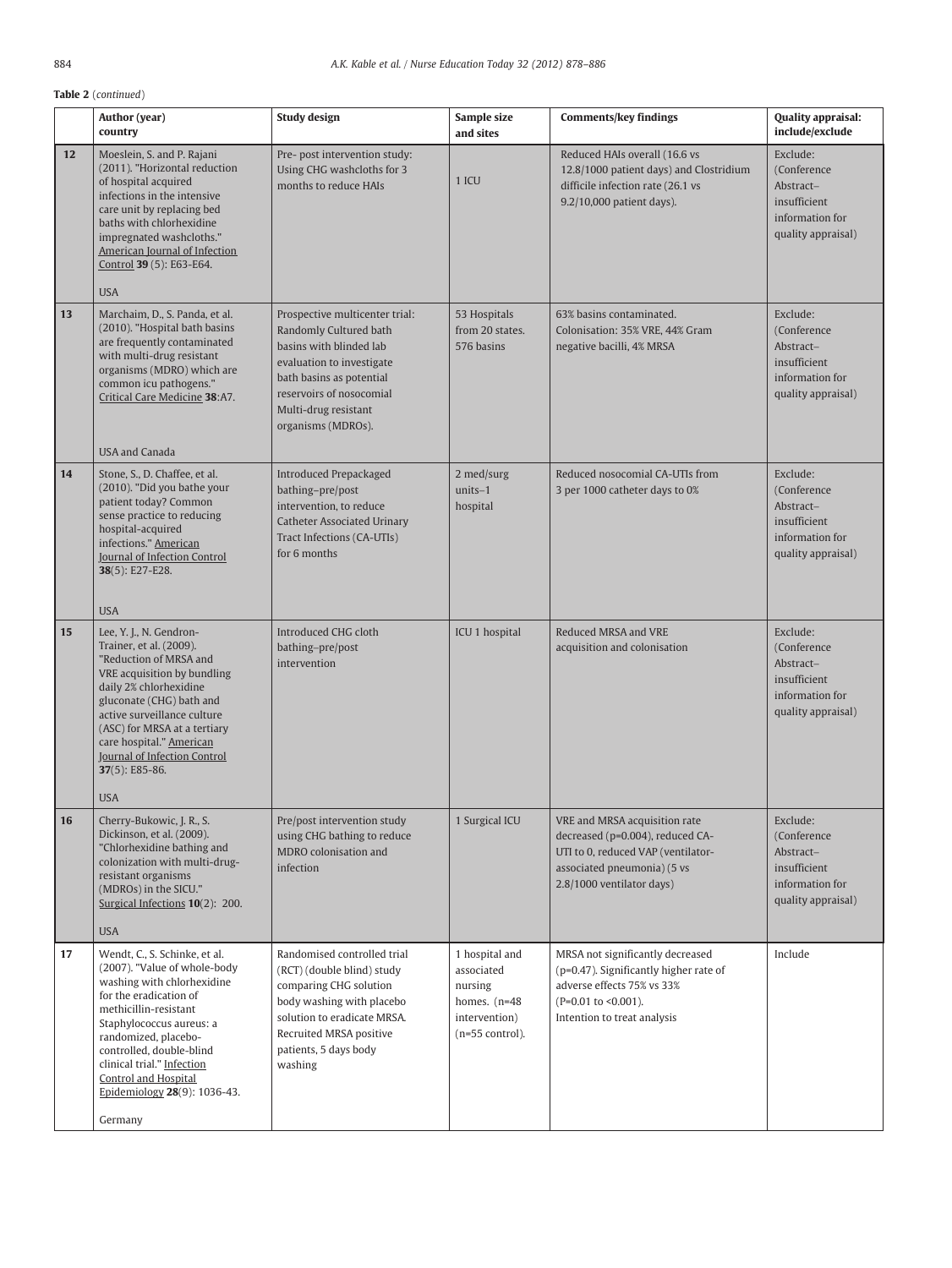#### Table 2 (continued)

|    | Author (year)<br>country                                                                                                                                                                                                                                                                                                                                                                                      | <b>Study design</b>                                                                                                                                                                                                             | Sample size<br>and sites                                                                                                                                                             | <b>Comments/key findings</b>                                                                                                                                                                                                | Quality appraisal:<br>include/exclude                                                                                                   |
|----|---------------------------------------------------------------------------------------------------------------------------------------------------------------------------------------------------------------------------------------------------------------------------------------------------------------------------------------------------------------------------------------------------------------|---------------------------------------------------------------------------------------------------------------------------------------------------------------------------------------------------------------------------------|--------------------------------------------------------------------------------------------------------------------------------------------------------------------------------------|-----------------------------------------------------------------------------------------------------------------------------------------------------------------------------------------------------------------------------|-----------------------------------------------------------------------------------------------------------------------------------------|
| 18 | Climo, M. W., K. A. Sepkowitz,<br>et al. (2009). "The effect of<br>daily bathing with<br>chlorhexidine on the<br>acquisition of methicillin-<br>resistant Staphylococcus<br>aureus, vancomycin-resistant<br>Enterococcus, and<br>healthcare-associated<br>bloodstream infections:<br>Results of a quasi-<br>experimental multicenter<br>trial*." Critical Care Medicine<br>$37(6)$ : 1858-1865.<br><b>USA</b> | Quasi-experimental<br>(pre/post) multicenter trial<br>comparing CHG solution<br>(group 2) and routine<br>bathing (group 1) effect on<br>HAIs and colonisation.<br>Admissions for 6 months.                                      | 6 ICU <sub>s</sub> , 4<br>hospitals.<br><b>Baseline</b><br>admits<br>$(n=2670)$<br>Intervention<br>admits<br>$(n=2650)$                                                              | Decreased acquisition:<br>MRSA 32%, 5.04 vs 3.44 /1000<br>patient days (p=0.046),<br>VRE 50%, 4.35 vs 2.19 /1000 patient<br>days ( $p=0.008$ ),<br>VRE bacteraemia (p=0.02), RR3.35,<br>95%CI 1.13-9.87; p=0.035.           | Include                                                                                                                                 |
| 19 | Larson, E. L., T. Ciliberti, et al.<br>(2004). "Comparison of<br>Traditional and Disposable<br>Bed Baths in Critically Ill<br>Patients." American Journal of<br>Critical Care 13(3): 235-241.<br><b>USA</b>                                                                                                                                                                                                   | Comparison of traditional and<br>disposable bed baths (no<br>antimicrobial agent used)<br>effect on microbial counts on<br>patients skin. Both types of<br>bath provided to all patients,<br>total of 2 baths provided.         | 40 patients in<br>surgical,<br>medical or<br>cardiothoracic<br>ICUs $(3)$ .                                                                                                          | Microbial counts did not differ<br>significantly                                                                                                                                                                            | Exclude due to<br>design of study:<br>both types of bath<br>provided to all<br>patients. No clearly<br>defined<br>comparison<br>groups. |
| 20 | Shannon, R. J., M. Allen, et al.<br>(1999). "Patient bath water as<br>a source of nosocomial<br>microbiological contamination:<br>An intervention study using<br>chlorhexidine." Journal of<br>Healthcare Safety, Compliance<br>and Infection Control 3(4): 180-<br>184.<br><b>USA</b>                                                                                                                        | Intervention study: control<br>group-soap and water<br>bathing, intervention group-<br>chlorhexidine bathing.<br>Compared bacterial content of<br>used bath water to evaluate its<br>potential as a source of<br>contamination. | 3 wards:<br>coronary care,<br>MICU and acute<br>pulmonary unit),<br>1 hospital.<br>23 samples of<br>used soap and<br>water, and 32<br>samples of used<br>chlorhexidine<br>and water. | Soap and water: 100% positive for<br>bacterial growth, 61% with high<br>bacterial count and gram negative<br>bacteria.<br>Chlorhexidine and water: 16% positive<br>for bacterial growth, 9% grew gram<br>negative bacteria. | Include                                                                                                                                 |
| 21 | Borer, A., J. Gilad, et al.<br>(2007). "Impact of 4%<br>chlorhexidine whole-body<br>washing on multidrug-resistant<br>Acinetobacter baumannii skin<br>colonisation among patients in<br>a medical intensive care unit."<br>Journal of Hospital Infection<br>67: 149155.<br>Israel                                                                                                                             | Prospective cohort trial: Pre-<br>post design comparing routine<br>with CHG solution bathing to<br>measure effect on<br>Acinetobacter Baumannii<br>(ACBA) colonization                                                          | 1 MICU, 4 years<br>admissions.<br>$(n=320$ in<br>intervention<br>$group-2$<br>years). Pre<br>intervention<br>$(n=329)$                                                               | Prevalence of ACBA-BSIs (blood<br>stream infections) decreased 4.6 vs<br>0.6 /100 patients (p<0.001; OR 7.6),<br>incidence decreased by 85% (7.8 vs<br>$1.25$ ).                                                            | Include                                                                                                                                 |
| 22 | Holder, C. and M. Zellinger<br>(2009). "Daily bathing with<br>Chlorhexidine in the ICU to<br>Prevent Central Line-<br>Associated Bloodstream<br>Infections." Journal of Clinical<br><b>Outcomes Management</b><br>$16(11)$ : 509-513.<br><b>USA</b>                                                                                                                                                           | Plan, Do, Study, Act (PDSA)<br>methodology. Pre/post design<br>using CHG daily baths for 6<br>months (compliance increased<br>from 40% to 98% in first 3<br>months).                                                            | 5 MICUs, 5<br>hospitals.                                                                                                                                                             | <b>BSI rates and MRSA/VRE</b><br>colonisation reduced from 3.6/1000<br>patient days to 1/1000 patient days.                                                                                                                 | Exclude due to<br>study design<br>(Quality<br>improvement<br>project) and lack of<br>reported statistical<br>analyses.                  |

NB The shaded sections would usually not be present in your final table. They are presented here to illustrate excluded papers following quality appraisal.

summarise the literature. Finally, a check of the reference list and other author guidelines about format requirements is advisable to avoid having to make corrections following submission of your manuscript.

# Conclusion

This article focuses specifically on the documentation of the search strategy—a component of the literature review that is not always clearly articulated. Quality reviews, including literature, systematic, or policy reviews are valuable to those engaged in the education, research and practice of midwifery and nursing. Regardless of whether the review focuses on qualitative or quantitative findings, they can be used to guide and inform future research and practice wherever this practice may be e.g. the community, the academy or elsewhere. There are a number of published ways of undertaking systematic or meta analyses of the existing evidence; this paper